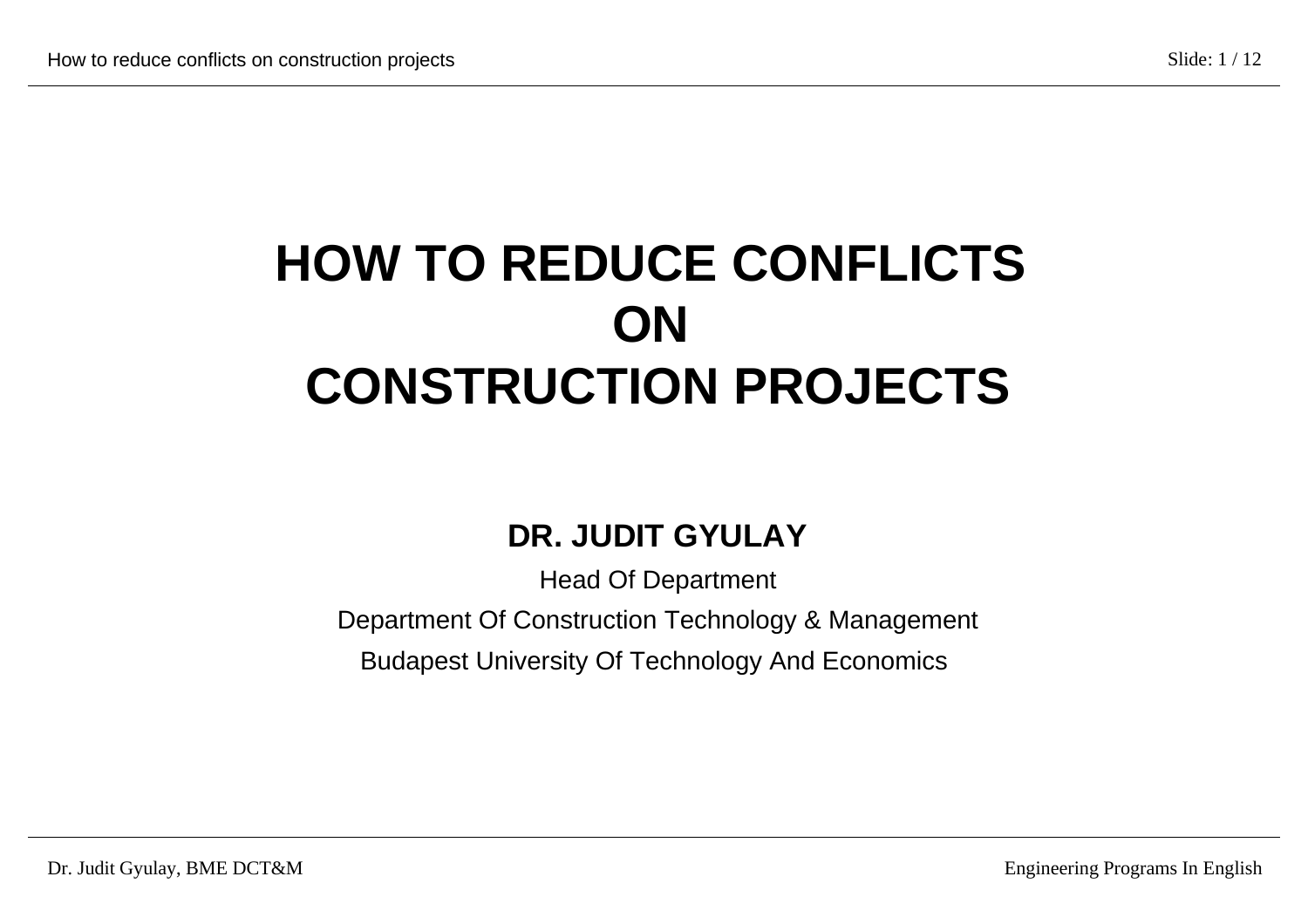### **CLAIMS AND LITIGATION** / INEVITABLE PART OF CONSTRUCTION PROJECTS /

 **AREAS GENERATE CONFLICTS:**

- • **ONE SIDED CONTRACT (CLIENT-DRAFTED CONTRACT)**
- • **PROCUREMENT SYSTEM (PROJECT DELIVERY SYSTEM)**
- • **DESIGN (INCOMPLETE, INACCURATE, POORLY COORDINATED)**
- • **SITE CONDITIONS**
- • **SITE SERVICES E.T.C.**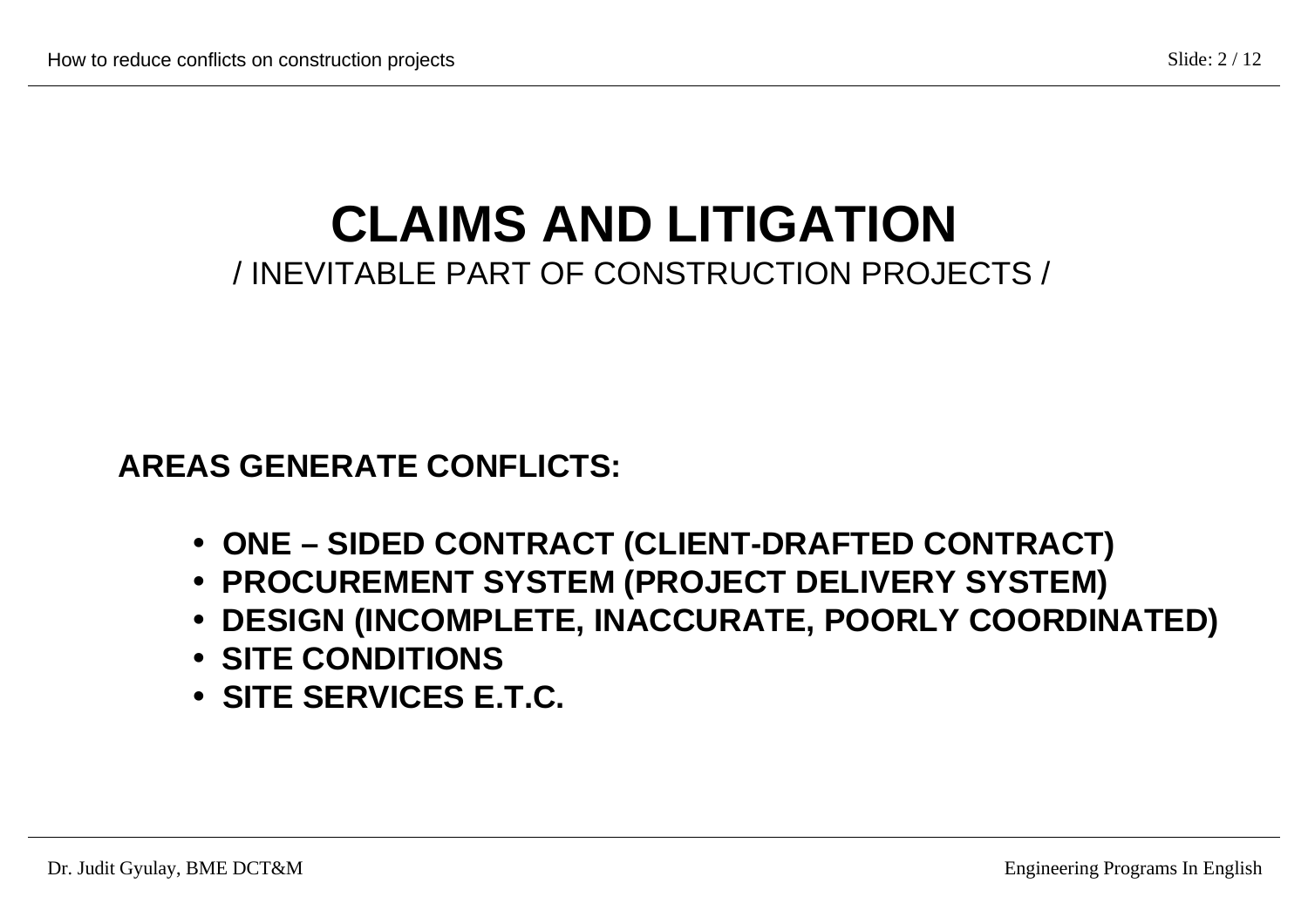### **ANALYSIS**

- **· NOT CLEAR UNDERSTANDING PECULIARITIES OF THAT SPECIFIC PROCUREMENT AND CONTRACTING SYSTEM**
- **· RESPONSIBLE PARTIES**

DOES NOT RECOGNIZE OR

 **RESPONSIBILITY**

DOES NOT WANT TO ACCEPT

 **LACK OF IDENTIFICATION OF OWN INTEREST leads to one-sided contract**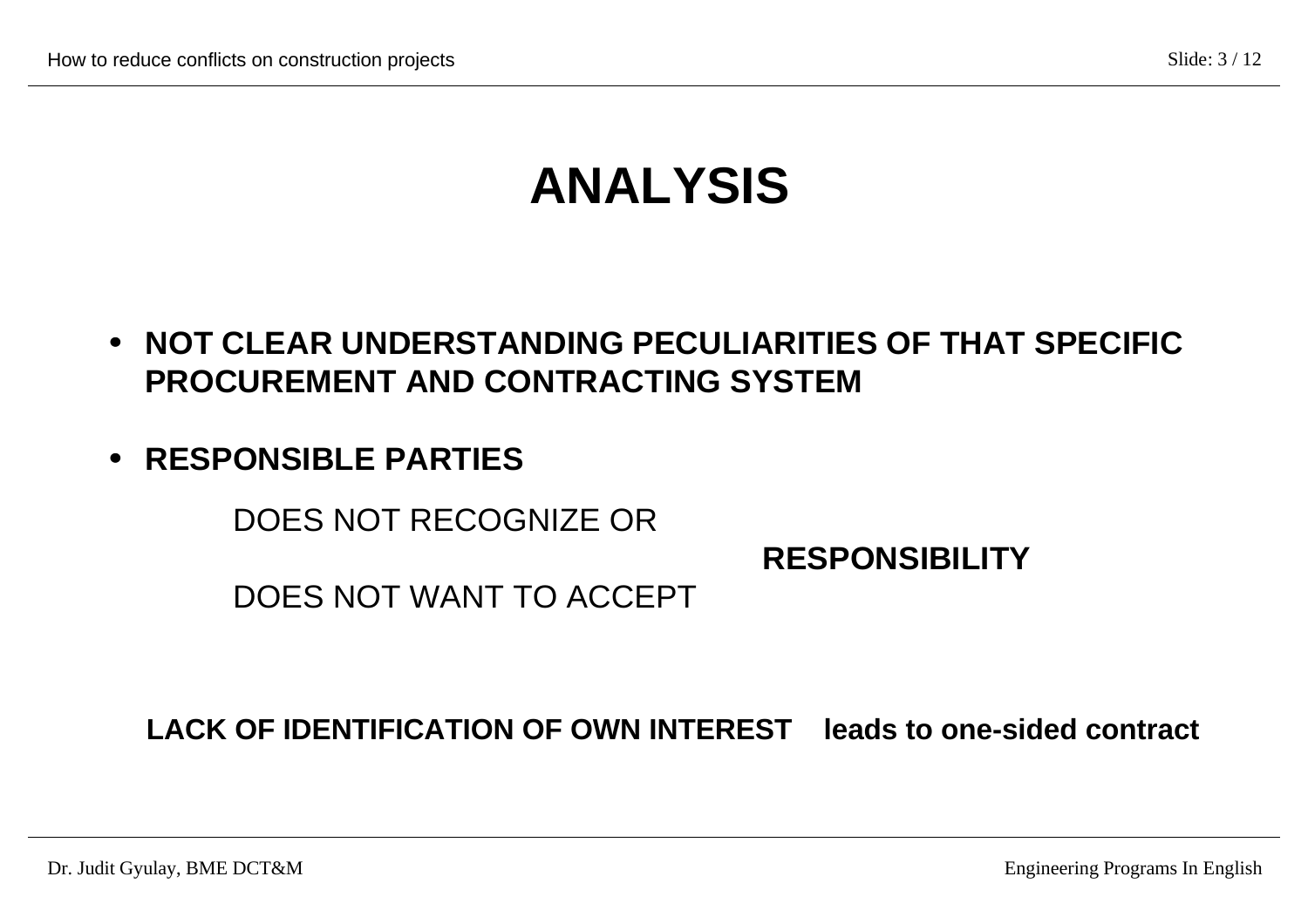### **AREAS GENERATE CONFLICTS I. ONE-SIDED CONTRACT**

#### **CLIENT**

#### CONFLICT CAN BE AVOIDED BY PROTECTING THE CLIENT FROM ALL POSSIBLE CLAIMS

**ARCITECT**

GENERIC SPECIFICATIONS, NO ONE IN CHARGE

#### **CONTRACTOR'S CLAIM CAUSED BY**

- − UNFORESEEN OR CHANGED PROJECT CONDITIONS
- − CHANGES IN THE WORK
- − LATE PROVISION OF DRAWINGS, ACCESS, PERMITS
- − LATE EQUIPMENT OR MATERIALS
- − INADEQUATE DRAWINGS OR SPECIFICATIONS
- − INTERFERENCE IN THE WORK ETC.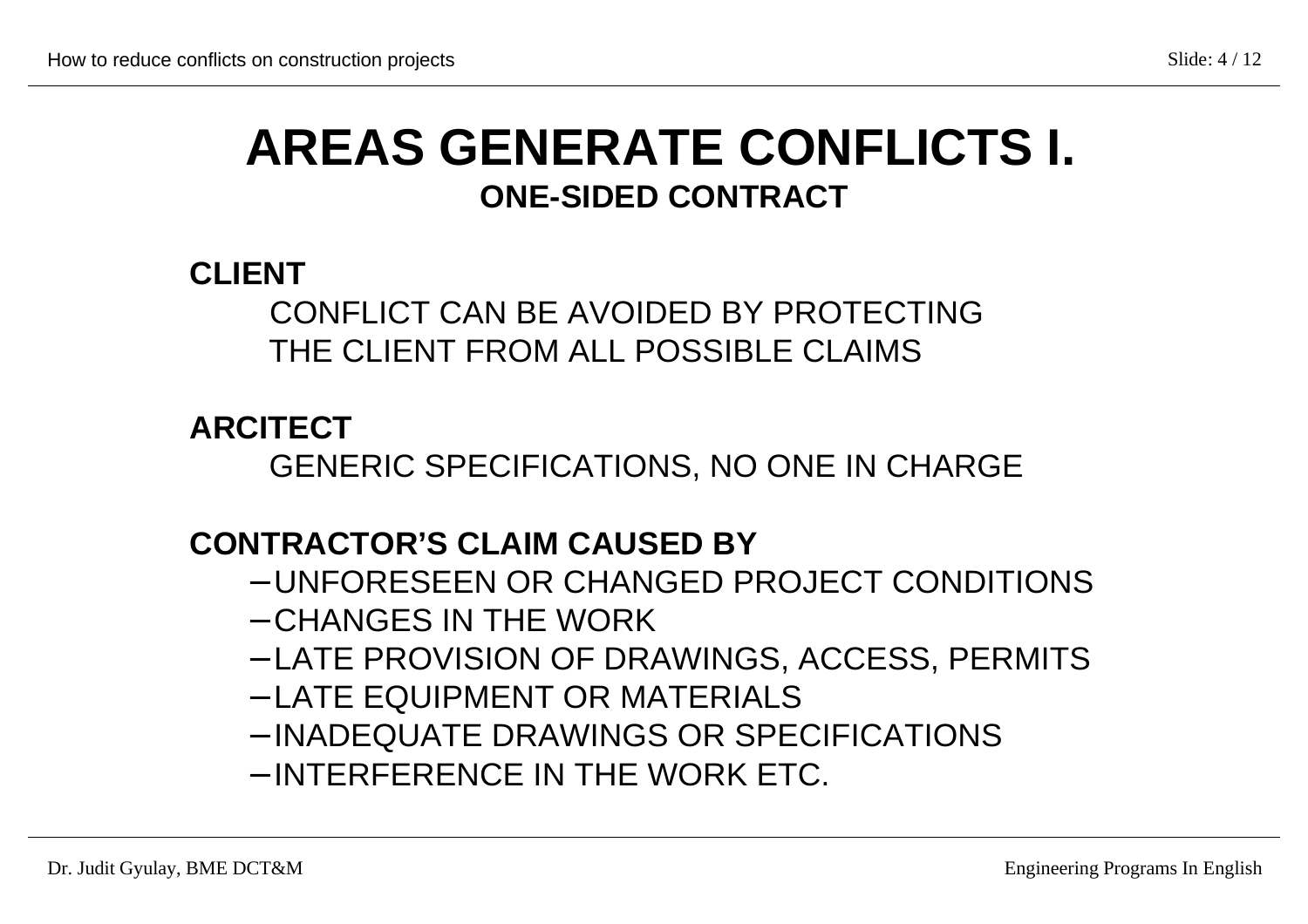## **SOLUTION SEEMS TO BE SIMPLE**

#### **ALL PARTIES HAVE TO RECOGNISE THEIR RESPONSIBILITIES**

- − **THE CONTRACTOR MUST PROVIDE QUALITY WORKMANSHIP**
- − **THE ARCHITECT MUST PROVIDE A QUALITY DESIGN**
- − **THE CLIENT MUST PAY REASONABLE PRICE FOR THESE SERVICES**

 NO CONTRACT LANGUAGE WILL PREVENT DISPUTES WHERE THESE RESPONSIBILITIES ARE NOT MET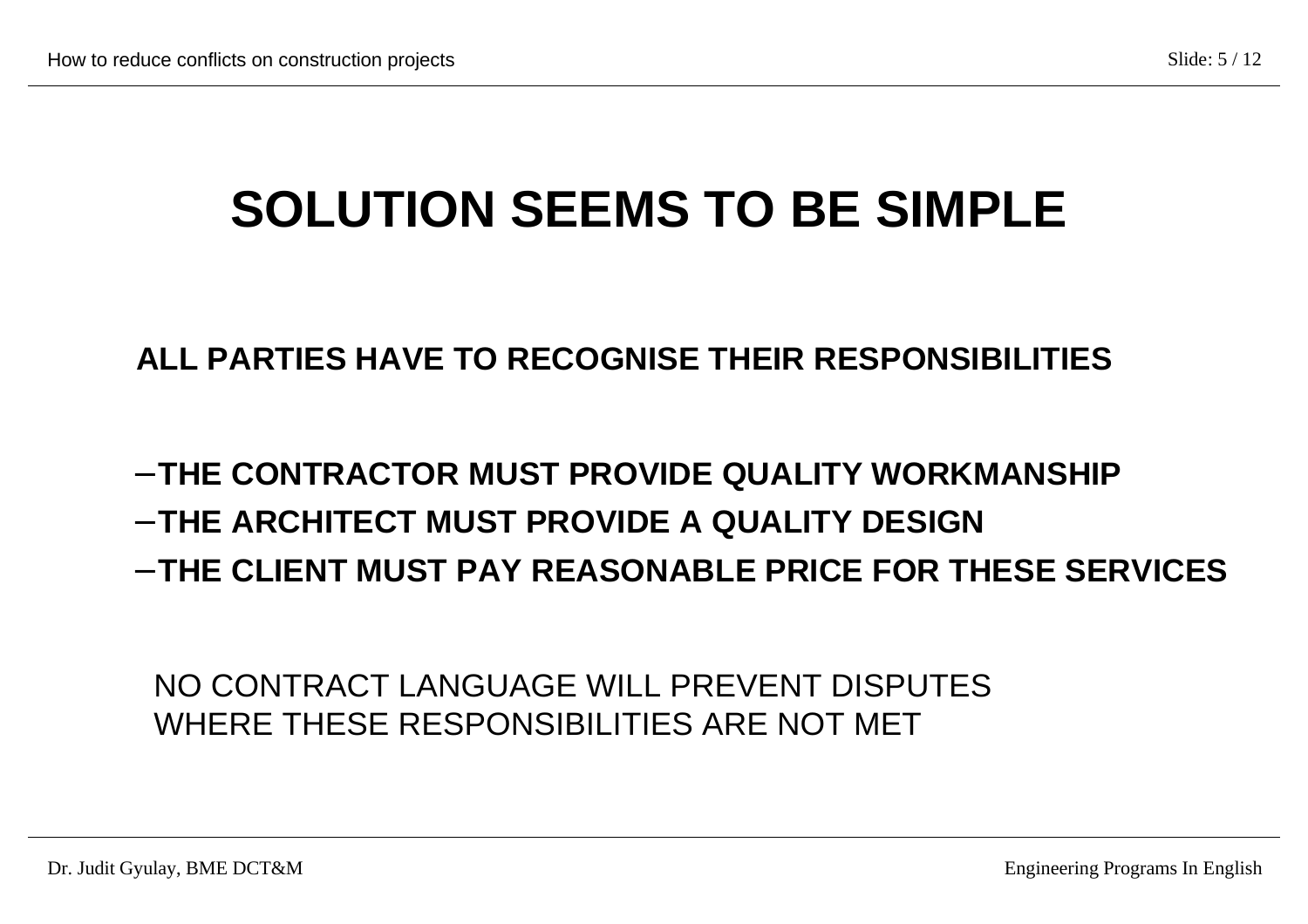## **HOW TO MINIMIZE CONTRUCTION DISPUTES, CLAIMS AND LITIGATION**

#### **FAIR ALLOCATION OF RISK**

- **1st TO THE PARTY, WHO HAS DIRECT CONTROL OVER THE PROCESS THAT CREATES RISK, IF ANY**
- **2nd TO THE PARTY, WHO IS MOST ABLE TO PROTECT AGAINST AN UNEXPECTED LOSS OR CASUALTY, IF ANY**
- **3rd THE RESPONSILITY OF THE CLIENT INITIATED THE PROJECT, ENJOYS BENEFIT OF THE RESULT**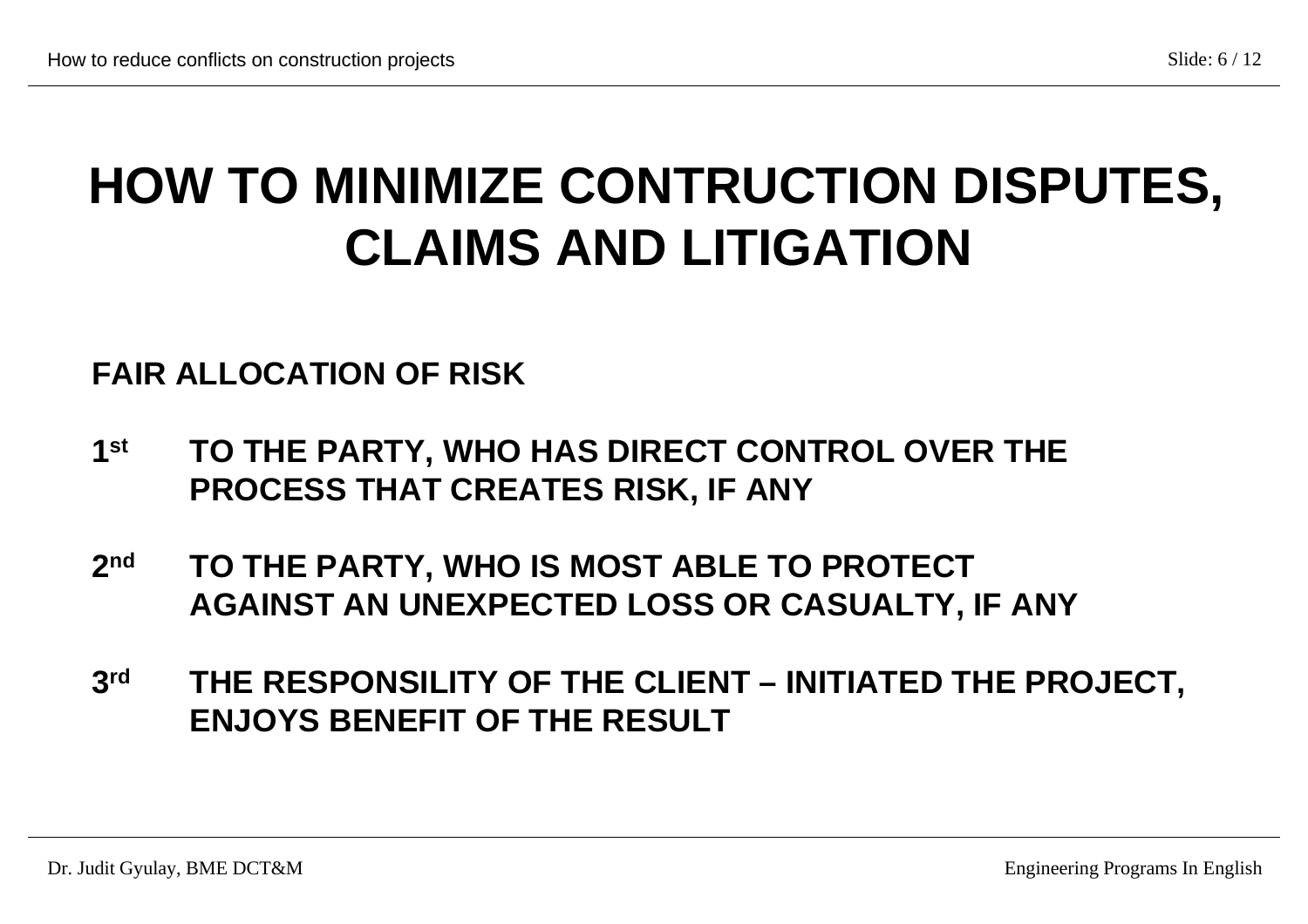# **PARTICIPANTS OF CONSTRUCTION PROJECT** THE CLIENT

#### **SHARES: ACTIVITIES RESPONSIBILITIES** WITH THE PARTNERS  **RISKS**

#### **TO CHOOSE PROCUREMENT SYSTEM AND CONTRACT FORM**

#### **SUCCESS OF THE CONSTRUCTION PROJECT DEPENDS ON HIS/HER PROFESSIONAL KNOWLEDGE** / THAT OF HIS/HER REPRESENTATIVES /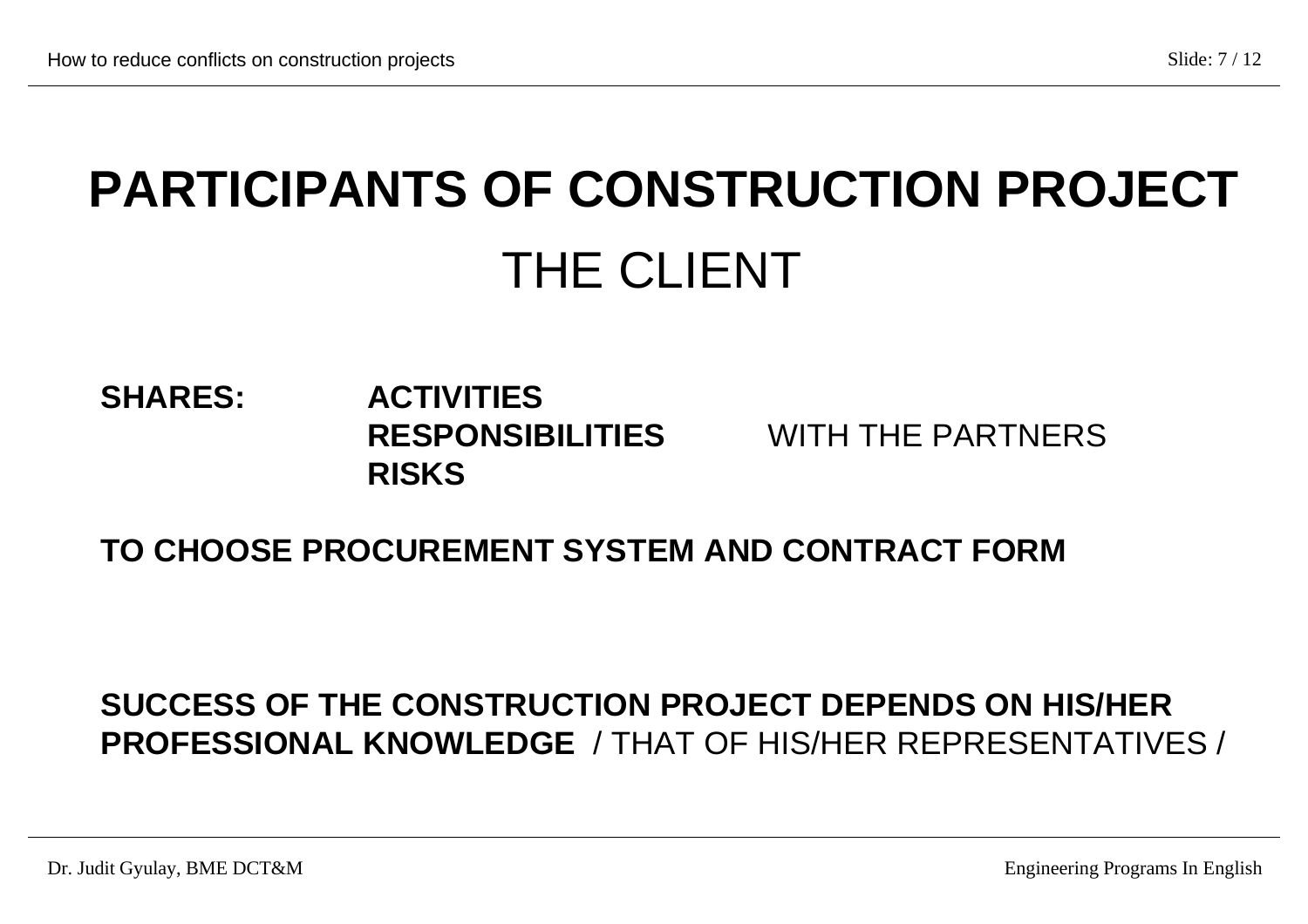### **AREAS GENERATE CONFLICTS II. PROCUREMENT / PROJECT DELIVERY SYSTEM**

AFFECT SCOPE, TIME, MONEY, RISK ALLOCATION AND TIGHTLY RELATING CONTRACT

#### **TRADITIONAL PROCUREMENT SYSTEM:**

- − LONG CONSTRUCTION PERIOD
- − CONSECUTIVE ORGANISATION
- − CLEAR CONTRACTING RELATIONS

#### **UP-TO-DATE PROJECT DELIVERY SYSTEMS:**

- − DESIGN AND BUILD, PACKAGE, TURNKEY
- − CONSTRUCTION MANAGEMENT
- − MANAGEMENT CONTRACTING
- − PROJECT MANAGEMENT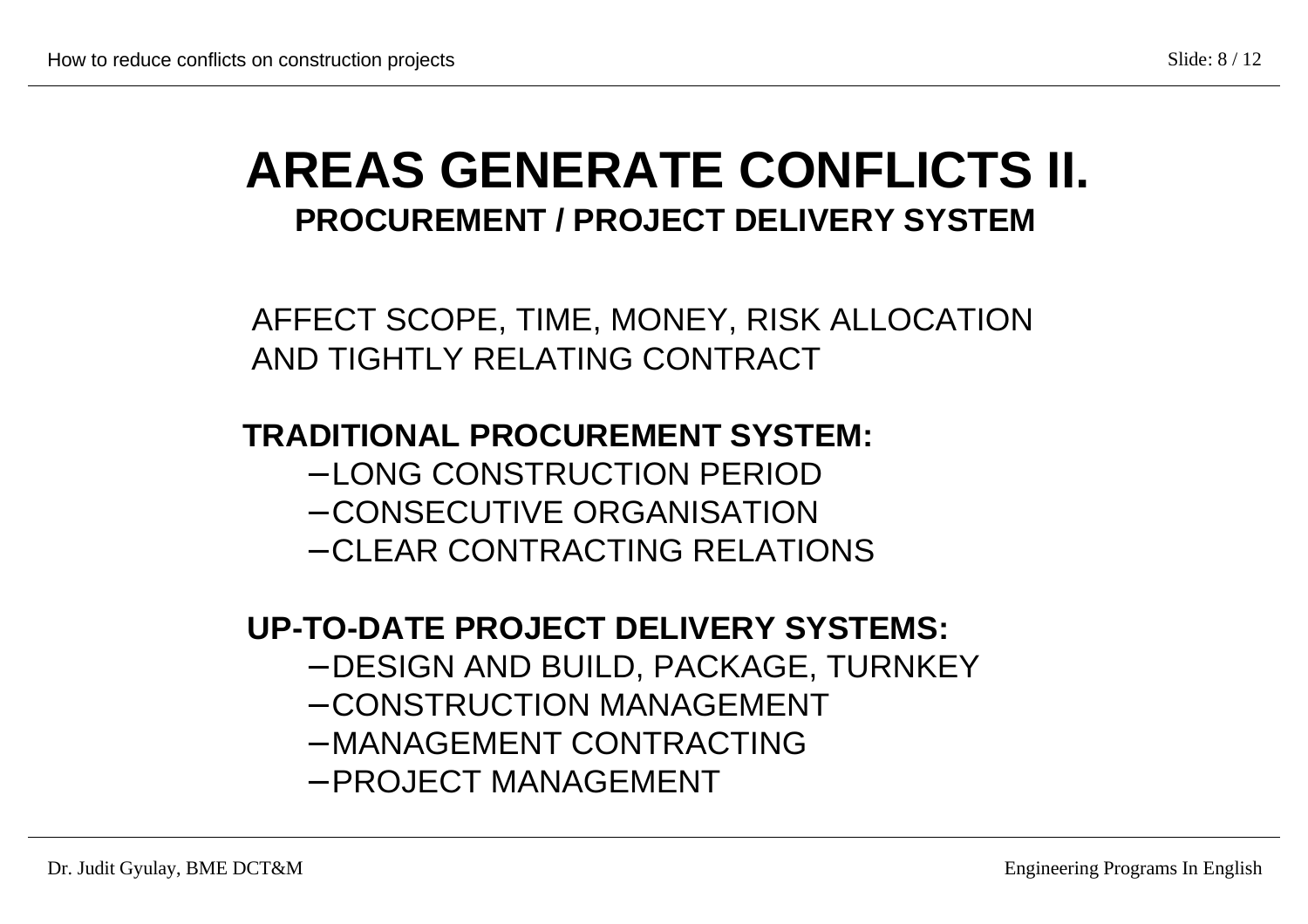### **PROCUREMENT SYSTEM**

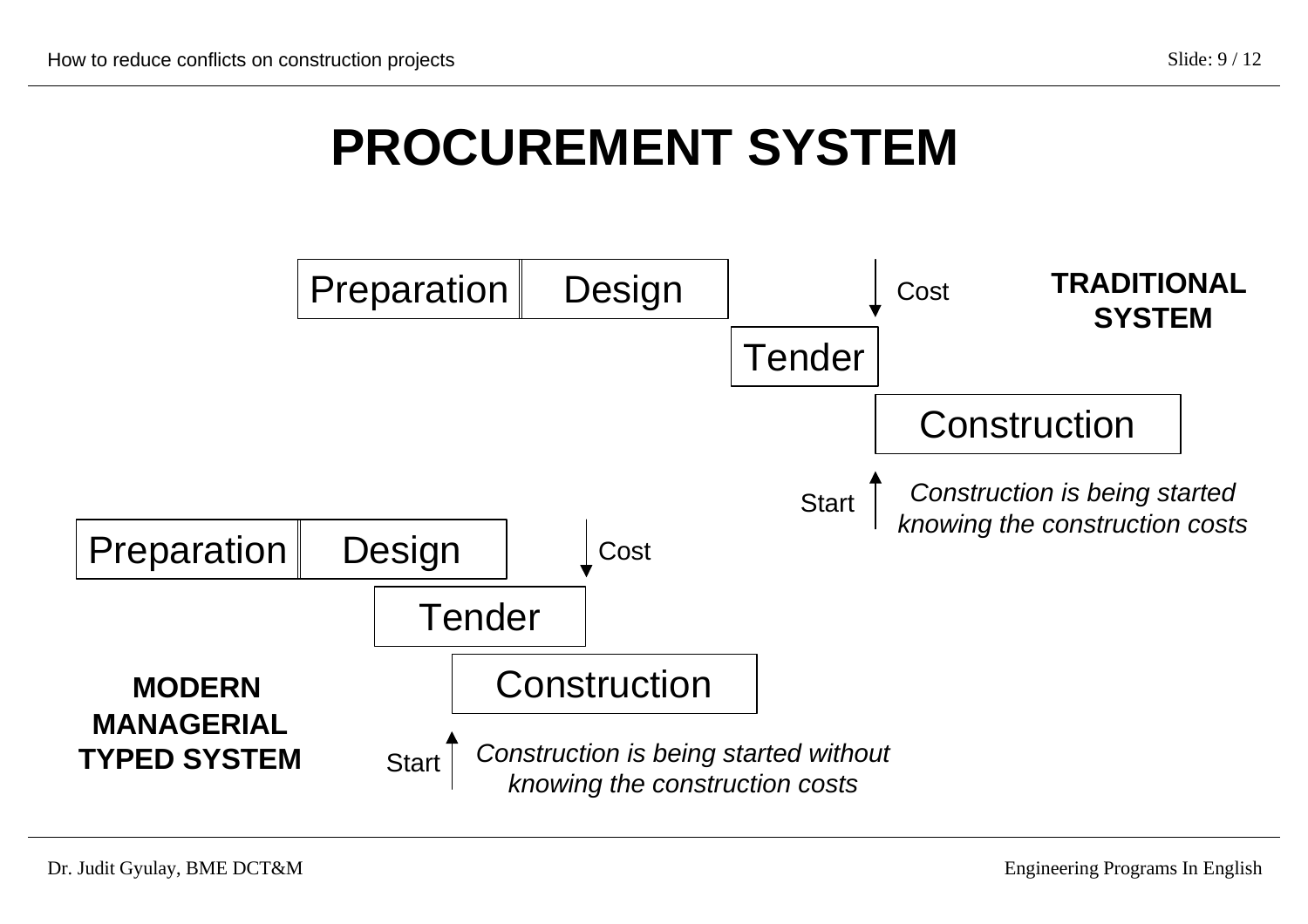## **HOW TO REPRESENT CLIENT'S INTEREST**

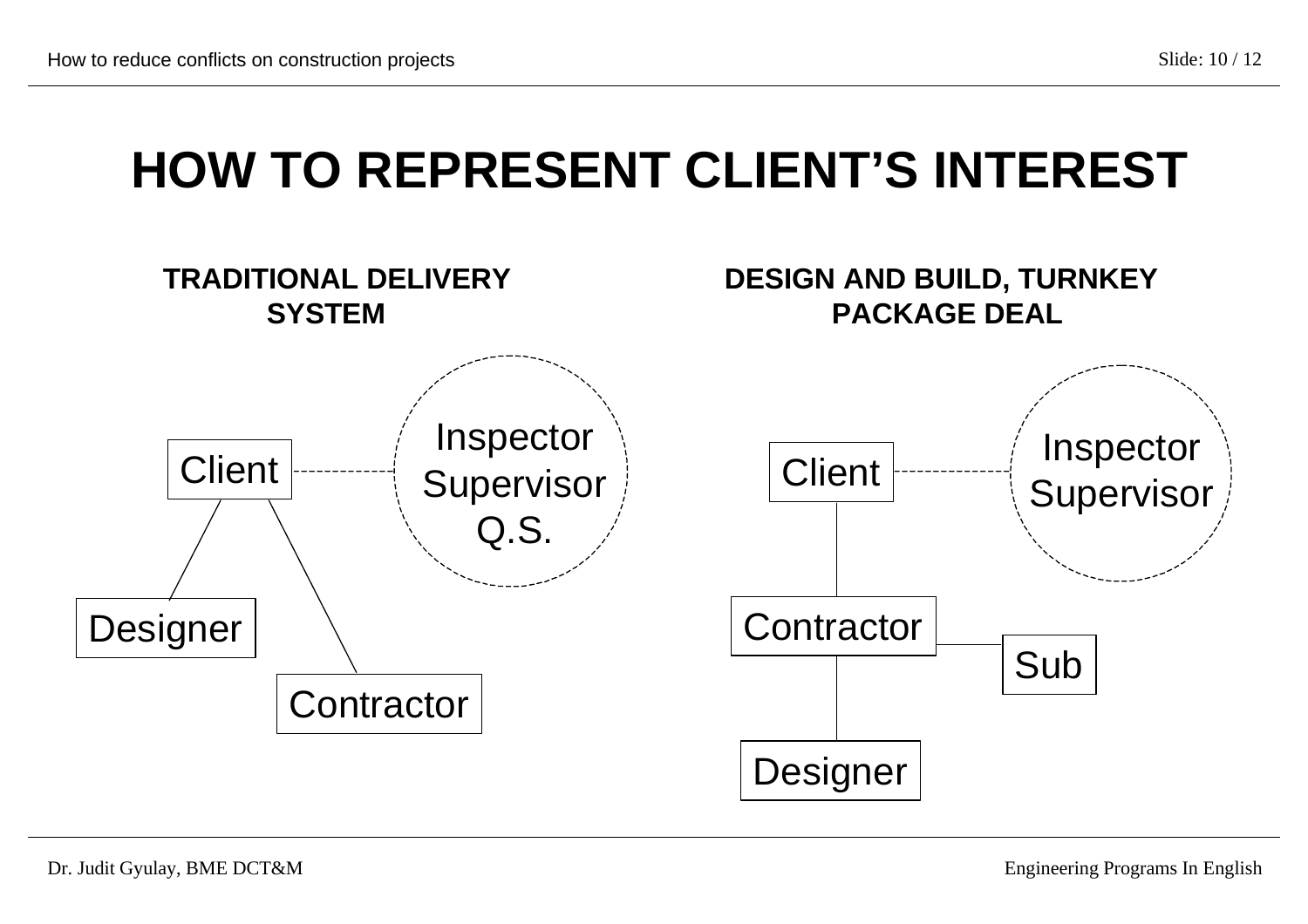### **HOW TO REPRESENT CLIENT'S INTEREST**



Dr. Judit Gyulay, BME DCT&M Engineering Programs In English